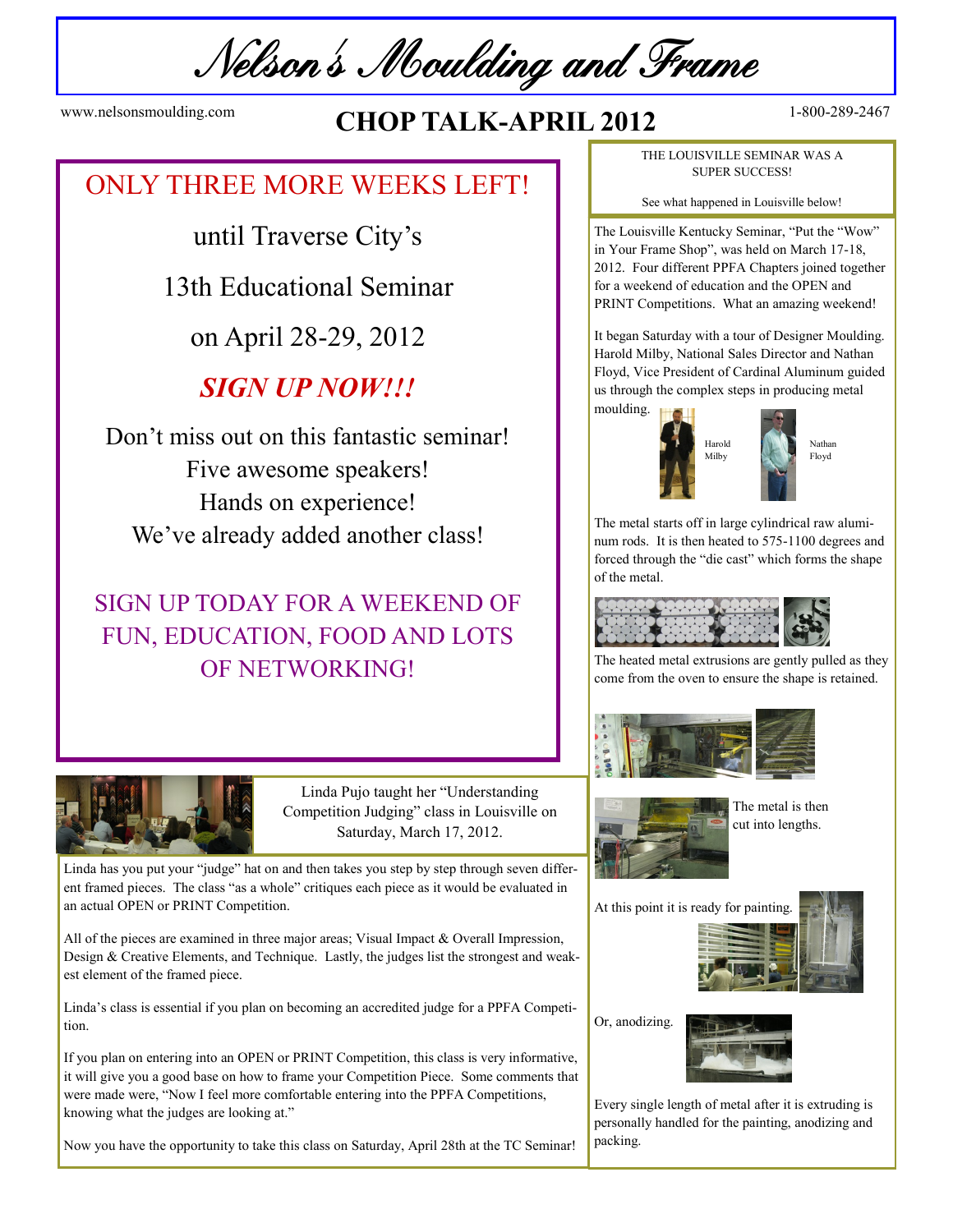# PPFA COMPETITION!



|              | $111A$ CONIL ETHION:                      |                         | Ken Link                      | Robin Gentry                   | Joyce Michels<br>Mike Drury                  | <b>Barb Pelton</b>                   |
|--------------|-------------------------------------------|-------------------------|-------------------------------|--------------------------------|----------------------------------------------|--------------------------------------|
|              | MID-AMERICA CHAPTER-OPEN COMPETITION      |                         |                               |                                |                                              |                                      |
|              | <b>Ist Place</b>                          | 2nd Place               | <b>3rd Place</b>              | <b>Popular Choice</b>          | Judges Award                                 |                                      |
| O            | Jayanna Killingsworth                     | Robin Shively           | Kella Marchal and Glenda Link | Jayanna Killingsworth          | "High Point First Time Entry Award"          | "High Point First Time Entry Award'  |
|              | Michel's Frames & Things                  | Corner's Gallery        | Picture This and More         | Michel's Frames & Things       | Robin Shively                                | Kella Marchal and Glenda Link        |
|              | St. Robert, MD                            | Florrisant, MD          | Alton, IL                     | St. Robert, MD                 | Corner's Gallery                             | Picture This and More                |
| $\mathbf{P}$ |                                           |                         |                               |                                | Florrisant, MD                               | Alton. IL                            |
|              | <b>KENTUCKY/TENNESSE-OPEN COMPETITION</b> |                         |                               |                                |                                              |                                      |
| E            | <b>1st Place</b>                          | 2nd Place               |                               | Popular Choice                 | Judges Award                                 | Judges Award                         |
|              | Mikki Kavich, CPF                         | Steven Hamm             |                               | Mikki Kavich, CPF              | "High Point First Time Entry Award"          | "Creativity and Innovation"          |
|              | Mikki's Frame Shop                        | <b>Bluegrass Frames</b> |                               | Mikki's Frame Shop             | Steven Hamm                                  | Mikki Kavich. CPF                    |
| N            | Crossville, TN                            | Nicholasville, KY       |                               | Crossville, TN                 | <b>Bluegrass Frames</b><br>Nicholasville, KY | Mikki's Frame Shop<br>Crossville, TN |
|              | <b>INDIANA CHAPTER-OPEN COMPETITION</b>   |                         |                               | NORTHERN OHIO-OPEN COMPETITION |                                              |                                      |
|              | <b>1st Place</b>                          | <b>Popular Choice</b>   |                               | <b>1st Place</b>               | Popular Choice                               |                                      |
|              | Dawn Baker                                | Dawn Baker              |                               | John Barlowe                   | John Barlowe                                 |                                      |
|              | I've Been Framed                          | I've Been Framed        |                               | Frame Shop Art Gallery & Gifts | Frame Shop Art Gallery & Gifts               |                                      |
|              | New Castle, IN                            | New Castle, IN          |                               | Holland, OH                    | Holland, OH                                  |                                      |
|              |                                           |                         |                               |                                |                                              |                                      |
|              | KENTUCKY/TENNESSE-PRINT COMPETITION       |                         |                               |                                |                                              |                                      |
|              | <b>1st Place</b>                          | 2nd Place               | <b>3rd Place</b>              | <b>Popular Choice</b>          | Judges Award                                 |                                      |
| R            | Mikki Kavich, CPF                         | Alan Rideout            | Mike Drury                    | Mikki Kavich, CPF              | "High Point First Time Entry Award"          | "Creativity and Innovation"          |
|              | Mikki's Frame Shop                        | South Hill Gallery      | South Hill Gallery            | Mikki's Frame Shop             | Alan Rideout                                 | Kella Marchal and Glenda Link        |
|              | Crossville, TN                            | Lexington, KY           | Lexington, KY                 | Crossville, TN                 | South Hill Gallery                           | Picture This and More                |
|              |                                           |                         |                               |                                | Lexinoton, KY                                | Alton. IL                            |
|              | NORTHERN OHIO-PRINT COMPETITION           |                         |                               |                                |                                              |                                      |
|              | <b>1st Place</b>                          | 2nd Place               | <b>3rd Place</b>              | <b>Popular Choice</b>          | Judges Award                                 | Judges Award                         |
| N            | Mikki Kavich, CPF                         | Diane Chappell          | Amy Engdahl                   | Mikki Kavich, CPF              | "High Point First Time Entry Award"          | "Creativity and Innovation"          |
|              | Mikki's Frame Shop                        | Chappell's House of     | The Artful Framer             | Mikki's Frame Shop             | Steven Hamm                                  | Mikki Kavich. CPF                    |
| T            | Crossville, TN                            | Pictures & Frames       | Akron, OH                     | Crossville, TN                 | <b>Bluegrass Frames</b>                      | Mikki's Frame Shop                   |
|              |                                           | Salem, OH               |                               |                                | Nicholasville, KY                            | Crossville, TN                       |

## **Take a walk through the Educational Seminar**

Sunday's Educational Seminar began with Linda Pujo's class, "Design with Impact". She discussed so many ways to make a regular frame job into an amazing piece with great design. She had so many different examples to look at visually. I liked that most of her ideas were very cost effective and an impact could be made with very minor changes. I learned a lot about the different aspects to consider when framing a piece; line, color, texture, shape, intensity, and space. I highly recommend taking this class if you have the opportunity.

After a brief break, I attended Matt Puchalski's class, "Frame Shop of the Future". Matt spoke about taking your traditional custom frame shop and "adding" other services to keep it current with today's technology. He utilizes a large Digital Printer in his Frame Shop, stating; "All prints need a frame". He is able to provide custom imaging for his customers.

I walked away with a lot of knowledge on the importance of a website for advertising. Websites are a super source of advertisement at a low cost. You can post weekly updates, important information like upcoming sales, show off your framing visually and do a monthly newsletter.

I discovered that Matt handles a lot of commercial accounts via email. He will send pictures of a selection of prints and wood frame samples that he has put together in a small presentation. The customer chooses the print and frame, he prints off the prints on his digital printer, frames them up and then hand delivers/hangs them at the commercial location.

At this point, everyone broke into their individual PPFA Chapters for the Chapter meeting. Then a light lunch and off to Barb Pelton's class, "Visual Merchandizing".

There was so much good information in Barb's

class. Really standing in your Frame Shop and taking a good hard look at what you have and what you can do with that space. I liked her "basic level" thinking of making sure that your walls, floors, carpet, ceilings and lights are in good repair. Customers will notice this first.

The other idea that I liked was the "floor plan", knowing your shop and where you can place good visual merchandizing areas is essential. Utilizing your local "resale" stores or yard sales to obtain display "props" and bolts of fabric are great cost saving ideas.

I was excited about the different ways to "recreate a space" within your frame shop to keep things fresh. Customers will always have new displays to browse.

The days events ended with a big "drawing". All of the vendors had giveaways and every Frame Shop left with a little something. What a great weekend.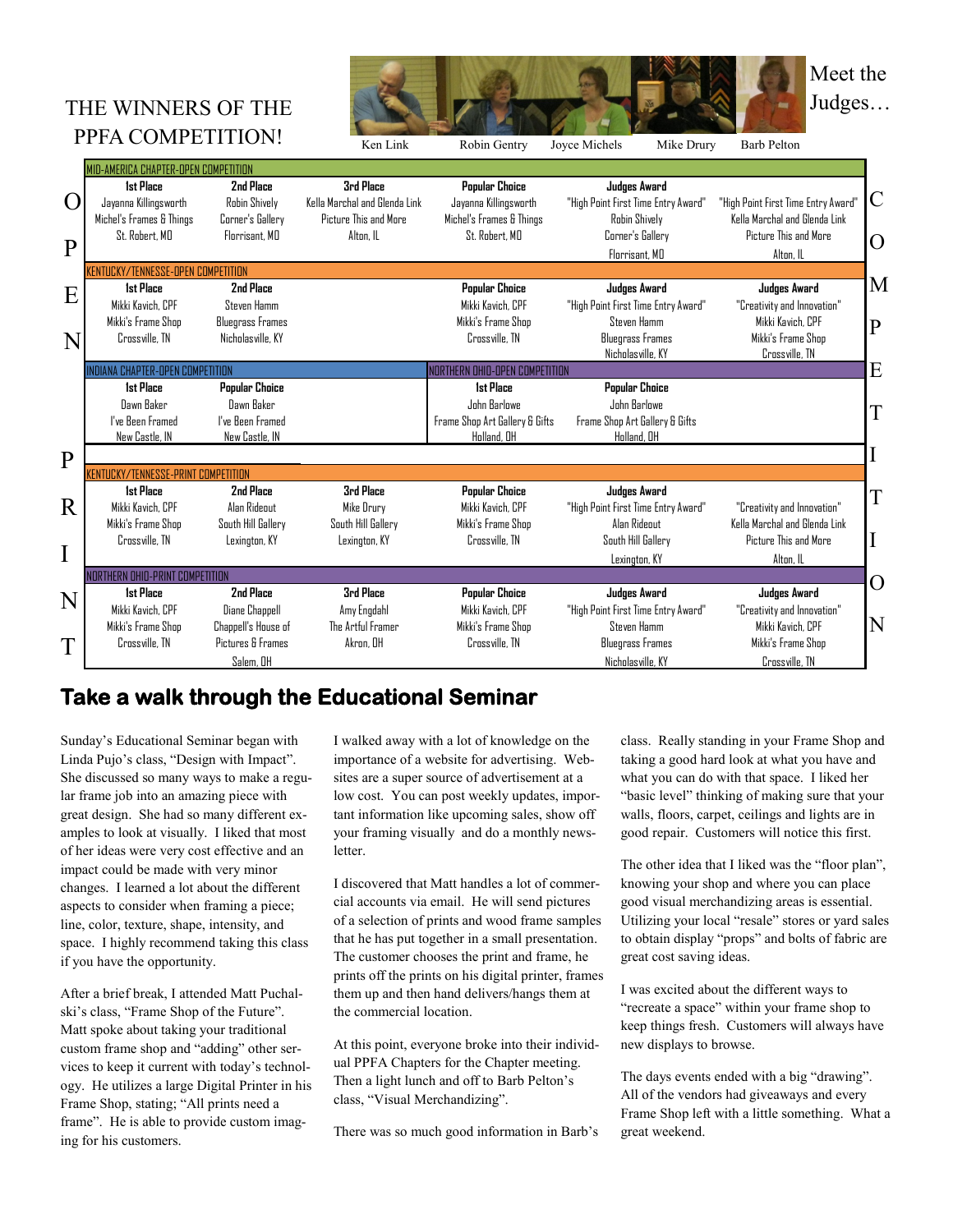## **13th Educational Seminar, Traverse City, MI on April 28-29, 2012**

## *Saturday, April 28th's Events!*

### *CPF EXAM*

Would you like to give yourself an edge over your competition? How about improving your knowledge and skills in the technical art of framing and preservation? Through the PPFA Certified Picture Framer (CPF) Program, you can test your knowledge in the five exam areas: Preservation, General Knowledge, Mechanical, Math and Mounting...and earn the framer's mark of excellence, the CPF designation. More than 3,800 individuals worldwide have achieved CPF status since the program's inception in 1986.

Please contact PPFA, 3000 Picture Place, Jackson, MI 49201 @ 1-800-762-9287 to register for the exam. The exam takes place at Nelson's on April 28, 2012 at 9:00am.

## *PPFA OPEN and PRINT Competitions!*

**PRINT**: In this category, all framers frame the same piece of artwork.

*(Nelson's will provide the "Print" for the first ten framers who sign up for this PPFA PRINT Competition.)*

**OPEN**: In this category, framers may frame any item, image, object or collection of the framer's choice that meets the requirements of an unrestricted open topic.

*(Nelson's will provide one free chop from the Nelson's Wood Moulding Line to any framer who participates in the PPFA PRINT or OPEN Competitions held on April 28, 2012 at Nelson's Moulding and Frames 13th Educational Seminar in Traverse City.)*

#### *"Understanding Competition Judging"*

Linda Pujo, MCPF will be teaching this class. This class is required for all individuals interested in achieving PPFA Approved or Accredited Judge Status. A mock competition will be held during class using seven specially designed competition-level pieces, all individuals will take part in the actual judging from start to finish.

Who should attend? Although this course is intended mainly for CPF or MCPF designation holders hoping to qualify as a PPFA Competition Judge, class attendance is not restricted. It is also open to those currently in the process of CPF testing as well as any other individuals interested in learning about competition judging.

## **SUNDAY'S EVENTS!**

#### *Shadowbox Mounting: Can you frame this?*

Patrice Marquardt, CPF will be teaching this class on interactions of materials, the pull of gravity, acidity, and reversibility will be examined. Discussions of the techniques for protecting items safely for the long term. In this hands-on workshop, attendees will construct a take-home shop example.

#### *PPFA Meeting will take place for the Great Lakes Chapter!*

#### *Assembly Options for Shadowboxes & Floater Frames*

Tim Sykora will focus on the many ways of making the sometimes challenging attachment between the shadowbox and frame, or the floater frame and canvas/artwork. It will touch on a variety of techniques and materials to accomplish the assembly.



#### *Two-sided Mouldings*

Jill Plamper will teach a class on Two-sided mouldings and their uses. She will discuss the construction of a two-sided office sign with the ability to change the signage quickly and easily, also touch upon joining techniques and jigs, the routering process, assembly and cost effective mounting brackets,as well as, examples of twosided moulding for framing Stained Glass and reviewing the mill work, veneering, finishing and assembly.

## *Textiles: Identification and Mounting*

Joyce Michels, MCPF will be teaching this class. From appliqué to trapunto, find out how to identify the differences between many common textiles. This class will expose you to a myriad of textiles as well as what to do with them when they appear on your shop design counter. Mounting textiles can pose many unique problems that can cause irreversible damage. We'll look at examples and ways of mounting them.

## **DINNER**

Please join us Sunday Evening for a complimentary dinner by Visions @ Center Pointe at the end of the seminar. Visions overlooks the breathtaking beauty of Grand Traverse Bay. Enjoy a walk on the dock or feel the cool breeze while standing on the wrap around patio.

We will begin with a wine and cheese hour, a wonderful time to relax and do last minute networking.



| Americinn Motel & Suites-938-0288   | \$69.90      |  |
|-------------------------------------|--------------|--|
| Baymount Inns & Suites-933-4454     | \$79.95      |  |
| Bayshore Resort-935-4400            | \$125.00     |  |
| (2 night minimum)                   |              |  |
| Best Western-946-8424               | \$99.99      |  |
| Cherry Tree Inn-938-8888            | \$91.00      |  |
| Courtyard by Marriott-929-1800      | \$119.00     |  |
| Days Inn and Suites-941-0209        |              |  |
| (Say you are with Nelson's Seminar) | \$73.94      |  |
| Econo Lodge (M-37)-943-3040         | \$54.95      |  |
| Fairfield Inn-922-7900              | \$79.00      |  |
| Grand Beach Resort-938-4455         | \$99-119.00  |  |
| Grand Traverse Resort-534-6000      | \$166-202.00 |  |
| Great Wolf Lodge TC-941-3600        | \$189.99     |  |

## **HOTELS**

| $\overline{0}$ | Hampton Inn TC-946-8900         | \$89.00  |
|----------------|---------------------------------|----------|
| 5              | Holiday Inn (Acme)-938-2600     | \$89.95  |
| $\overline{0}$ | Holiday Inn (TC)-947-3700       | \$199.95 |
|                | Motel 6-938-3002                | \$45.99  |
| $\overline{9}$ | Park Place Hotel-946-5000       | \$129.99 |
|                | Parkshore Resort-947-3800       | \$79.99  |
| 0              | Pointes North-938-9191          | \$89.00  |
| 4              | Quality Inn by the Bay-929-4423 | \$59.99  |
|                | Sleep Inn-938-7000              | \$69.99  |
| 5              | Sugar Beach Resort-938-0100     | \$99.00  |
| $\overline{0}$ | Super 8 Motel-938-1887          | \$59.98  |
| $\mathbf{0}$   | TC MI Travelodge-922-9111       | \$44.39  |
| $\mathbf{0}$   | Traverse Bay Inn-938-2646       | \$59.00  |
| 9              | Comfort Inn-947-5436            | \$109.00 |